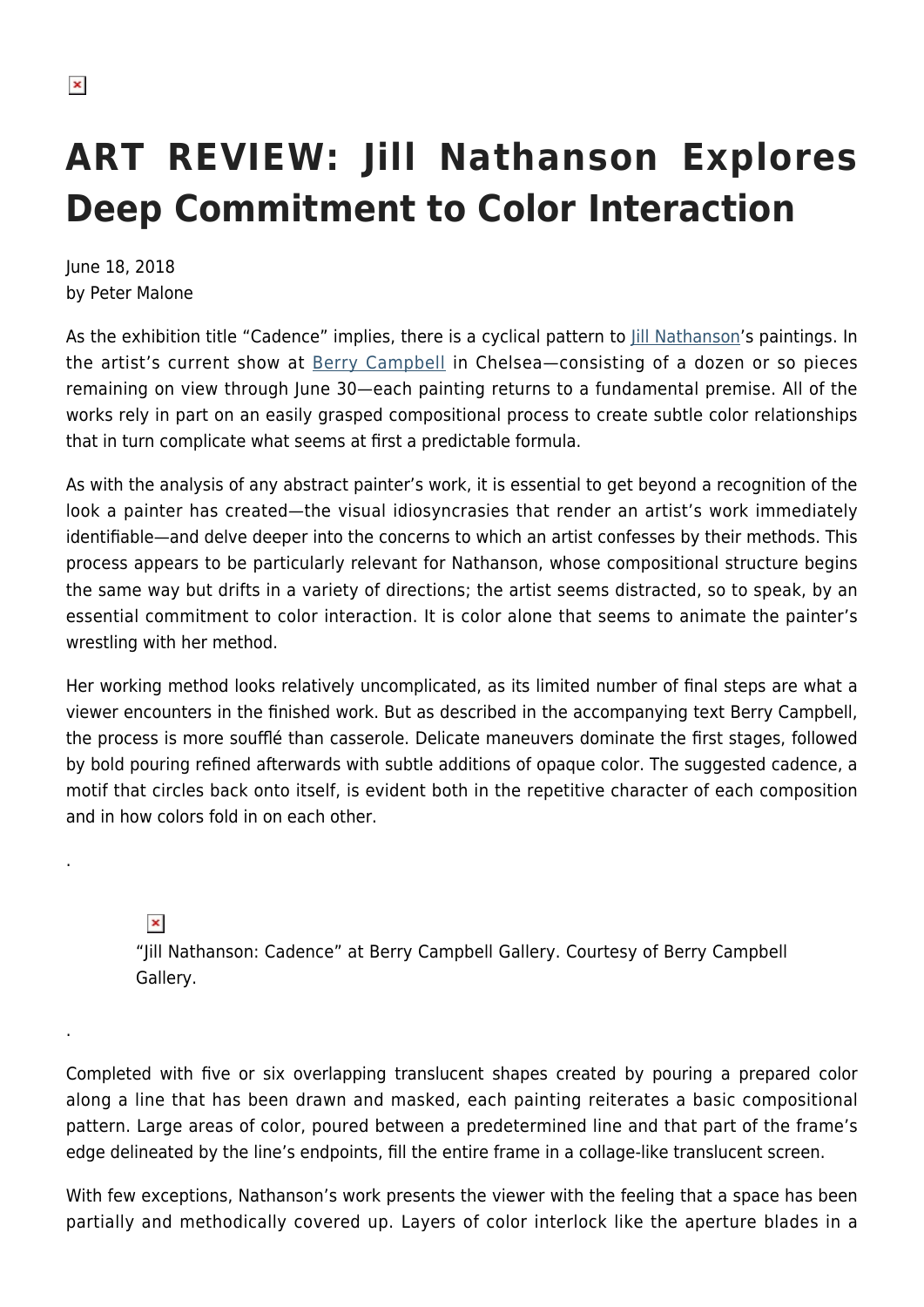camera. It is a useful simile, but has its limits, for unlike the mechanically devised aperture, Nathanson's overlapping shapes are quite irregular and the open space they leave can be almost anywhere in the painting. Some, like Timbre, 2018, imply an underlying grid, whereas most of the works here have the freeform feeling of Time Signature, 2018.

 $\pmb{\times}$ 

.

.

.

.

.

"Timbre" by Jill Nathanson, 2018. Acrylic and polymers with oil on panel
, 60 x 66 inches. Courtesy of Berry Campbell Gallery.

 $\pmb{\times}$ 

"Time Signature" by Jill Nathanson, 2018. Acrylic and polymers with oil on panel, 
39 x 59 1/2 inches. Courtesy of Berry Campbell Gallery.

Nathanson's color is surprisingly muted, counterintuitively so, even after taking note of it. With the evidence there before the viewer, it still seems strange that the yellow in the upper left corner of Key Transpose, 2018 is not an opaque cadmium, for it has an uncommon luminosity that it shares with all her work. Each color's intensity is a function of its translucency and its proximity to other darker, yet equally translucent hues.

 $\pmb{\times}$ 

"Key Transpose" by Jill Nathanson, 2018. Acrylic and polymers with oil on panel
, 49 1/2 x 74 inches. Courtesy of Berry Campbell Gallery.

Nathanson controls color not by blending so much as by adjusting the ratio of a pigment to medium and to the white ground beneath. To find an acrylic medium that performed to the standards she set for herself, she collaborated with the people at Golden, apparently through a program they offer artists when that artist's needs are not met sufficiently by the company's over-the-counter products. The care and fuss the artist has expended on arriving at a working consistency for her painting medium pays off. The pigments' brilliance is like stained glass, while their understated intensity brings a sense of serenity.

Once the layers have been poured and dried, the artist examines the results and at times makes assertive changes by adding small sections of brushed oil paint. Regardless of meticulous planning and her understated exploitation of serendipitous textures, these touches of color reveal a